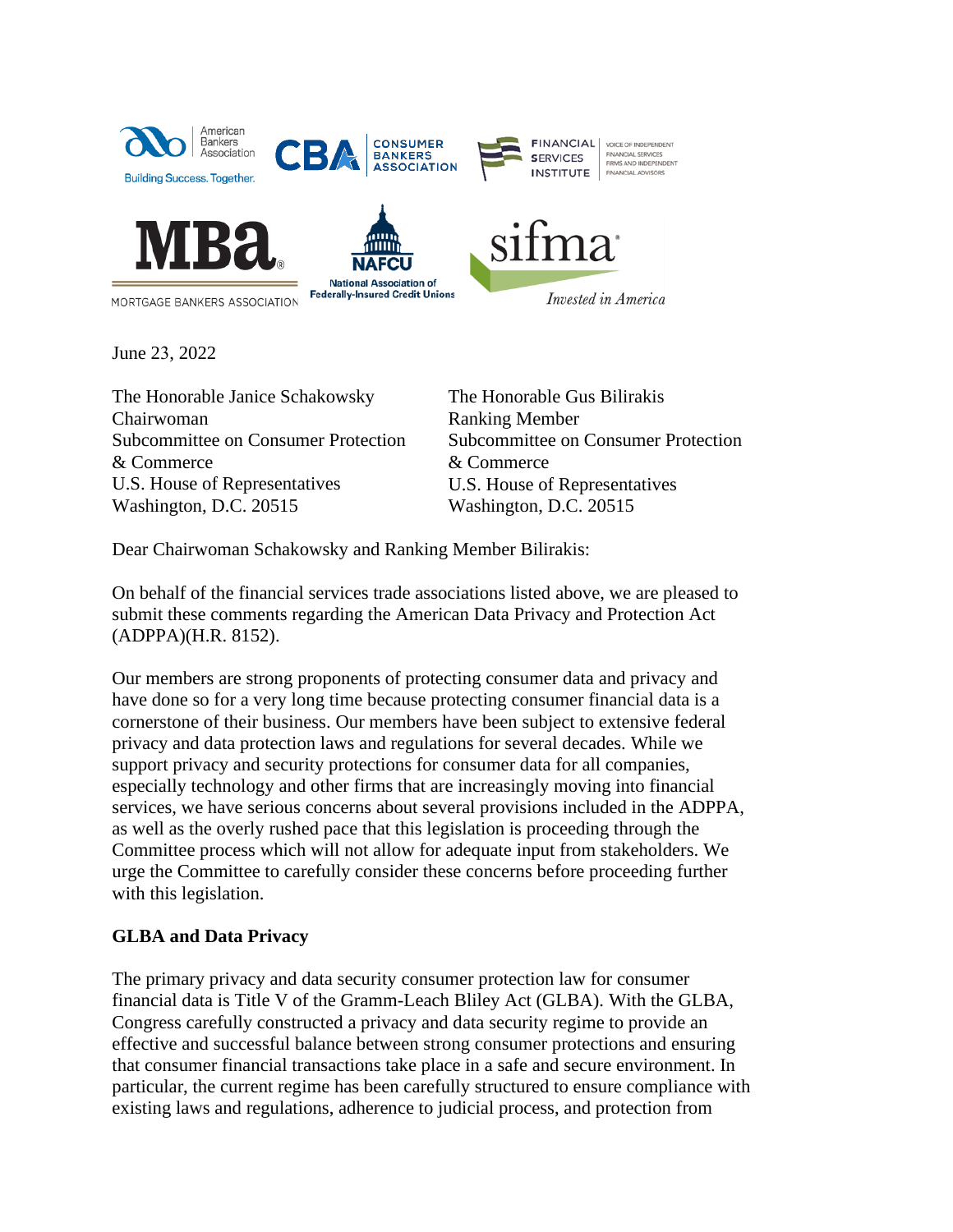fraud, illicit finance, money laundering and terrorist financing. Further, GLBA grants federal financial regulators with broad authority to adopt necessary regulations to enact these standards, thus allowing the regulatory regime to adapt over time as privacy concerns evolve.

Notably, the GLBA requires that financial institutions provide consumers with notice of their privacy practices and generally prohibits such institutions from disclosing financial and other consumer information to third parties without first providing consumers with an opportunity to opt out of such sharing.

It is clear that Congress has long recognized the importance of privacy for financial institutions and has put in place several meaningful frameworks that include strong privacy and data security protections that have been carefully balanced with commonsense exceptions to minimize disruptions to financial markets. While the financial services trade associations support legislation to put in place a national privacy standard, that standard must recognize the strong privacy and data security standards that are already in place for the financial sector under the GLBA and other financial privacy laws and avoid provisions that duplicate or are inconsistent with those laws.

As currently framed, the ADPPA does not include unambiguous language for financial institutions to understand their exemption from the requirements of the bill. This will lead to duplicative and conflicting requirements for financial institutions already subject to oversight by GLBA regulation. This framework will be disruptive to the financial system, consumers, and the economy. The ADPPA should be amended to broaden the provision to exempt all GLBA regulated institutions to avoid such disruption.

## **Enforcement**

One of the most important elements that must be included in any federal privacy legislation is assurance that the legislation will be consistent from state-to-state. A uniform national standard is the foundation for adopting federal privacy legislation. By allowing enforcement by private rights of action, however, it will only be a short matter of time before different judicial interpretations of the law mean that different states have different interpretations of the law, and a consumer in Nebraska will have different privacy protections than someone in Alabama. Another disadvantage is that these state-by-state variations inhibit national training and consumer understanding of privacy rights.

Further, a private right of action in this context will only serve to encourage frivolous litigation from plaintiffs' attorneys and will further encourage class actions even for minor compliance infractions. As in many class action suits, companies are forced to settle to avoid outrageous litigation costs even if the firm is not at fault. This type of legislation leaves open many opportunities for such actions and should be amended to remove such provisions.

As such, our members do not support provisions in the ADPPA that would authorize private rights of action. Instead, federal privacy law must include preserving GLBA's existing regulatory enforcement structure for financial institutions.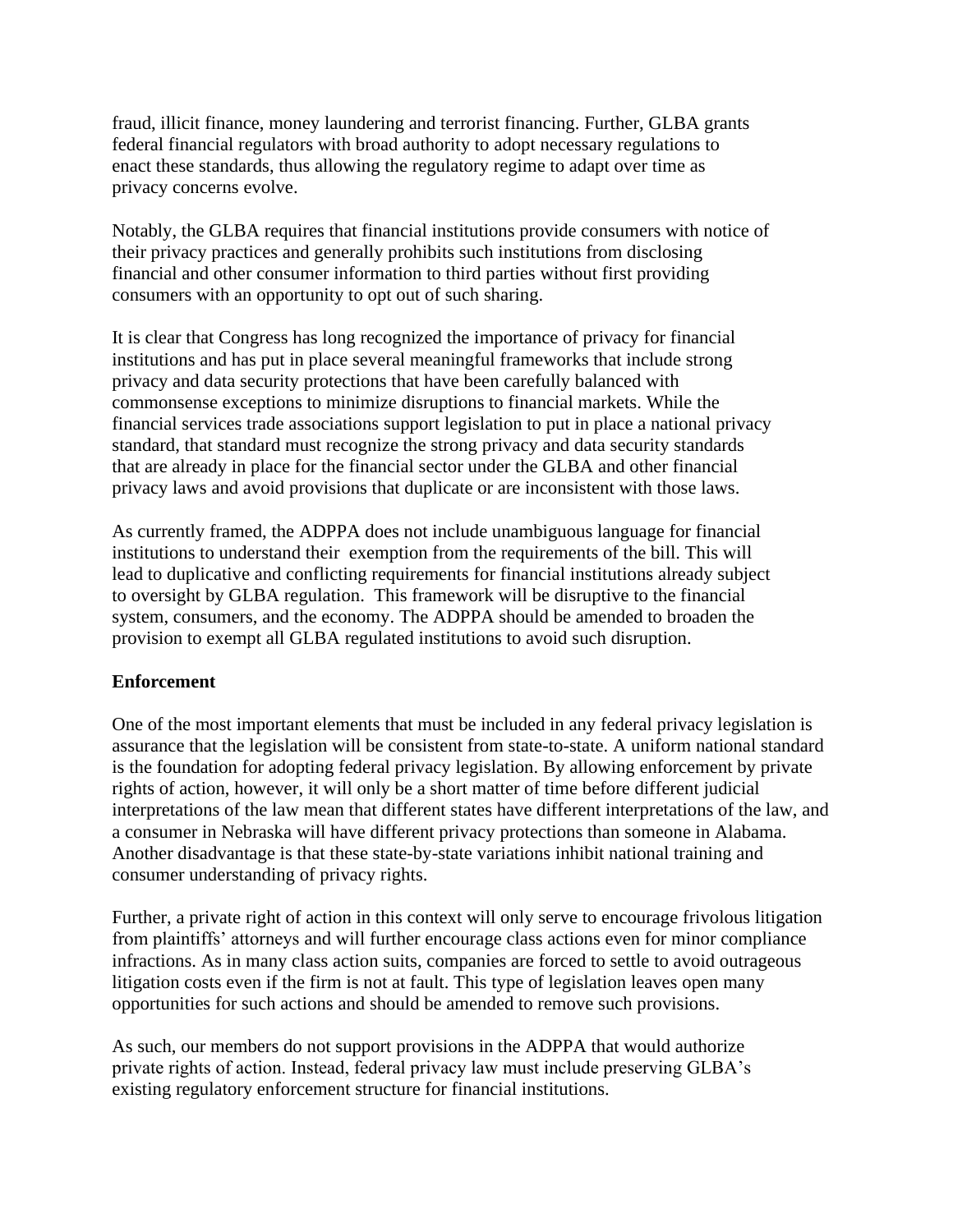## **Preemption of State Law**

The increasing patchwork of state privacy and data breach laws must be replaced by a federal standard. In our view, it is critical that any new federal privacy law preempt existing state laws to avoid inconsistent and duplicative requirements that could potentially disrupt financial transactions and the financial system. A federal standard will also help increase the transparency needed for consumers to understand their rights and responsibilities. More importantly, having a federal standard would ensure that consumers receive the same privacy rights and data protections regardless of where they may live.

Although the ADPPA would preempt many state laws, it also provides numerous exceptions that undermine the preemption, including several highly litigated state privacy laws. That is, the ADPPOA would in fact codify a patchwork of federal and state privacy laws.

The ADPPA should be amended to create a clear and direct preemption of all state privacy and data protection provisions to prevent the continued patchwork of requirements imposed on companies.

## **Conclusion**

Our organizations support legislation to protect consumer privacy that would put in place a national privacy standard that recognizes that strong privacy and data security standards are already in place for financial institutions under the GLBA and other financial privacy laws and avoids provisions that duplicate or are inconsistent with those laws. It must also provide robust, exclusive enforcement of this national standard by the appropriate federal or state financial regulators, including preserving GLBA's existing administrative enforcement structure for financial institutions, including banks. Finally, the national privacy standard must eliminate the current inconsistent patchwork of state laws on privacy and data security. A national standard containing these elements would provide consistent protections for consumers regardless of where they may live.

As we have explained, the ADPPA contains several provisions that concern our members, and we strongly urge the Committee not to move forward without addressing these concerns.

Sincerely,

American Bankers Association Consumer Bankers Association Financial Services Institute Mortgage Bankers Association